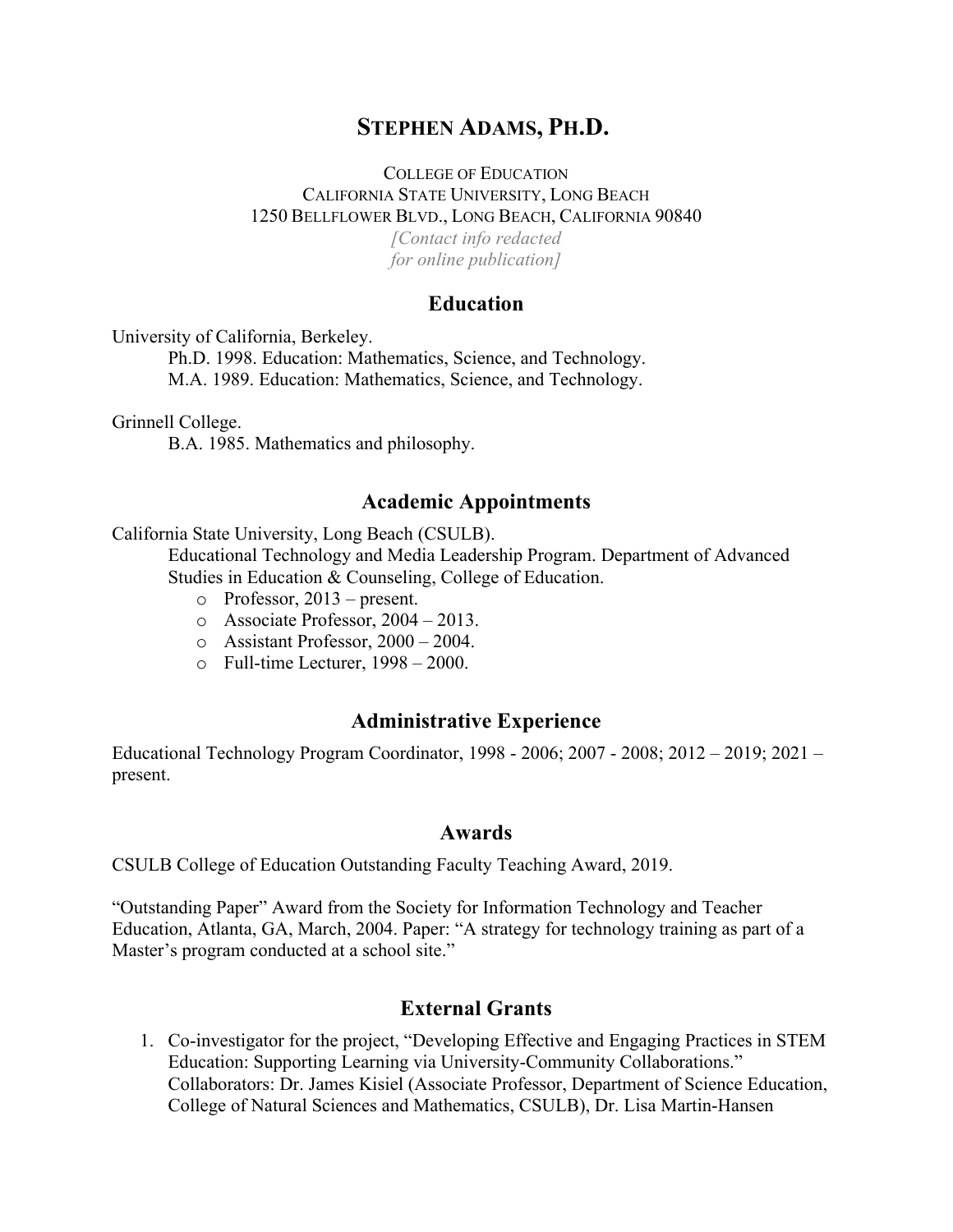(Professor and Chair, Department of Science Education, College of Natural Sciences and Mathematics, CSULB), Dr. Paul Narguizian (Professor, Department of Biological Sciences, College of Natural and Social Sciences, CSU Los Angeles). Award of \$200,000 from the Keck Foundation (for the period January 1, 2015 to September 30, 2017) supported developing and evaluating three models for creating collaborations between CSULB and informal learning environments.

- 2. Director for Transforming Teaching and Learning through Technology project, which received \$136,667.
	- a. Phase V (2017-18) further evaluated a course on educational technology and STEM with practicum at the Boys & Girls Club. Funding for this phase was \$6,500 from the CSU Collaborative for Linked Learning with funding from the James Irvine Foundation.
	- b. Phase IV (2015-2016) conducted and evaluated course on educational technology and STEM with practicum at the Boys & Girls Club, with an emphasis on technology in engineering instruction. Funding for this phase was \$31,000 (\$20,000 from Fluor and \$11,000 from the CSU Collaborative for Linked Learning with funding from the James Irvine Foundation). Funds supported tuition costs to offer the cost and no charge to teachers, materials, planning, and evaluation of teachers' experiences.
	- c. Phase III (2014) conducted and evaluated course on educational technology and STEM with practicum at the Boys & Girls Club, with an emphasis on technology and engineering instruction. Support for this phase was \$40,000, including \$20,000 from Fluor, \$10,000 from Chevron, and \$10,000 from the Packard Foundation. Funding supported tuition costs to offer the cost and no charge to teachers, materials, planning, and evaluation.
	- d. Phase II of the project (2013) supported beginning the teacher training program in educational technology, with field experience in teachers' own classrooms. Funding for this phase was \$40,303 and included \$20,000 from Fluor, \$15,303 from the Noyce Foundation and \$5,000 from the Chevron. Funds supported tuition costs to offer the cost and no charge to teachers, materials, planning, and evaluation.
	- e. Phase I of the project (2012) developed an online course for STEM teachers to incorporate technology into their teaching. Funding for this phase was \$26,364. \$10,000 from Google supported course development, and \$16,364 from 100Kin10 supported planning and grant development in collaboration with the CSU Chancellor's Office.
- 3. Director for the Principles of Educational Technology project, which supported technology training at Garden Grove Unified School District. June, 2012 – December, 2012. Gift of \$15,000 from Google to the CSULB College of Education supported stipends for faculty to offer workshops at no charge to teachers. Collaborators: Ali Rezaei, Lesley Farmer.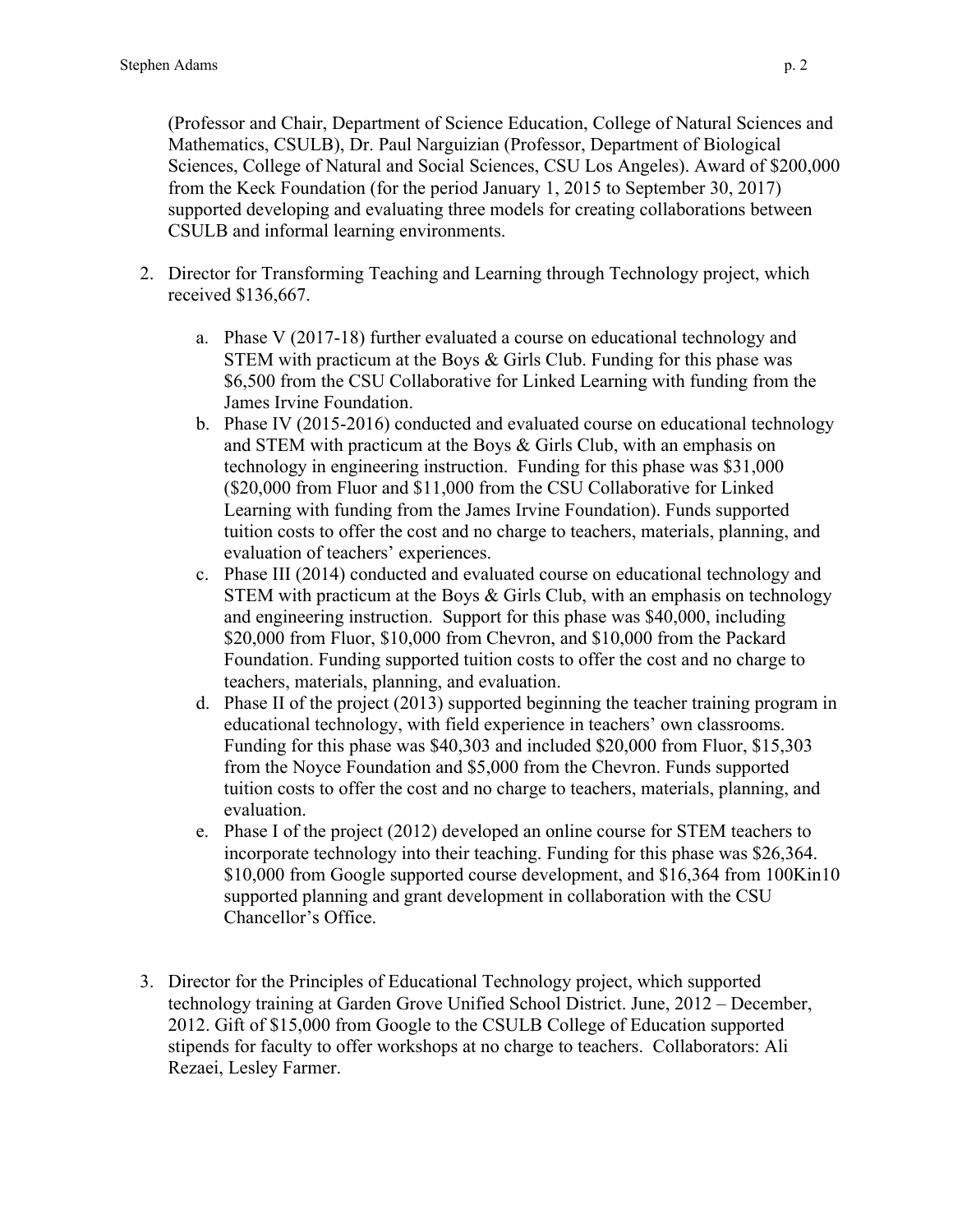4. Recipient of a Traineeship from the "Reforming Education through Science and Design" program at the University of California, Berkeley with funding from the National Science Foundation, 1997-98.

# **Grants and Awards from CSU Long Beach**

- 1. "Developing Common Templates for Introductory Educational Technology Courses to Promote Equity." Led project to the College of Education Curricular Innovation program funded for \$6300. Collaborators: Lesley Farmer, Ali Rezaei, Teresa Chen, Melvin Cobb, Paul Burns, Francine Vasilomanolakis, Marvin Mayo, Javier deSantiago (2021).
- 2. Creating a New Educational Technology Course and Elevating the Master's Degree Option in Educational Technology." Led project funded for \$4,440 from the CED Endowments Committee in collaboration with Lesley Farmer, Ali Rezaei, Teresa Chen, Melvin Cobb, and Khaoi Mady (2017 – 18).
- 3. "Teachers' Learning about Educational Technology and Linked Learning." Award of \$1490 from the Educational Leadership Department Research Scholarly, and Creative Activity program (2017-18).
- 4. "A Study of Teachers' Learning about Educational Technology in a Graduate Program on Linked Learning." Course release from the College of Education Research, Scholarly, and Creative Activity program (2017-18).
- 5. "Evaluation of Student Learning Outcomes in an Educational Technology Course with Study Abroad in Costa Rica." Award of \$1,642 from the Educational Leadership Department Research Scholarly, and Creative Activity program (2016-17).
- 6. "Creating a Graduate Certificate in Integrating Technology in Education." Course release from the College of Education Veffie Milstead Jones Curricular Innovation program (2016-17).
- 7. "STEM Learning Communities in and Out of School." Course release from the College of Education Research, Scholarly, and Creative Activity program (2015-16).
- 8. "Analysis of a Model for Teacher Training in Educational Technologies in Science, Engineering, and Mathematics." Award of \$3,995 from the Educational Leadership Department Research Scholarly, and Creative Activity program, (2015-16).
- 9. "Creating a Graduate Certificate in Education and Leadership in Science, Technology, Engineering, and Mathematics (STEM)." Course release from College of Education Veffie Milstead Jones Curricular Innovation Award program (2015-16).
- 10. "Transforming Teaching and Learning through Technology: A Professional Development Model for Math and Science Teachers." Course release from the College of Education for Research, Scholarly, and Creative Activity program (2014-15).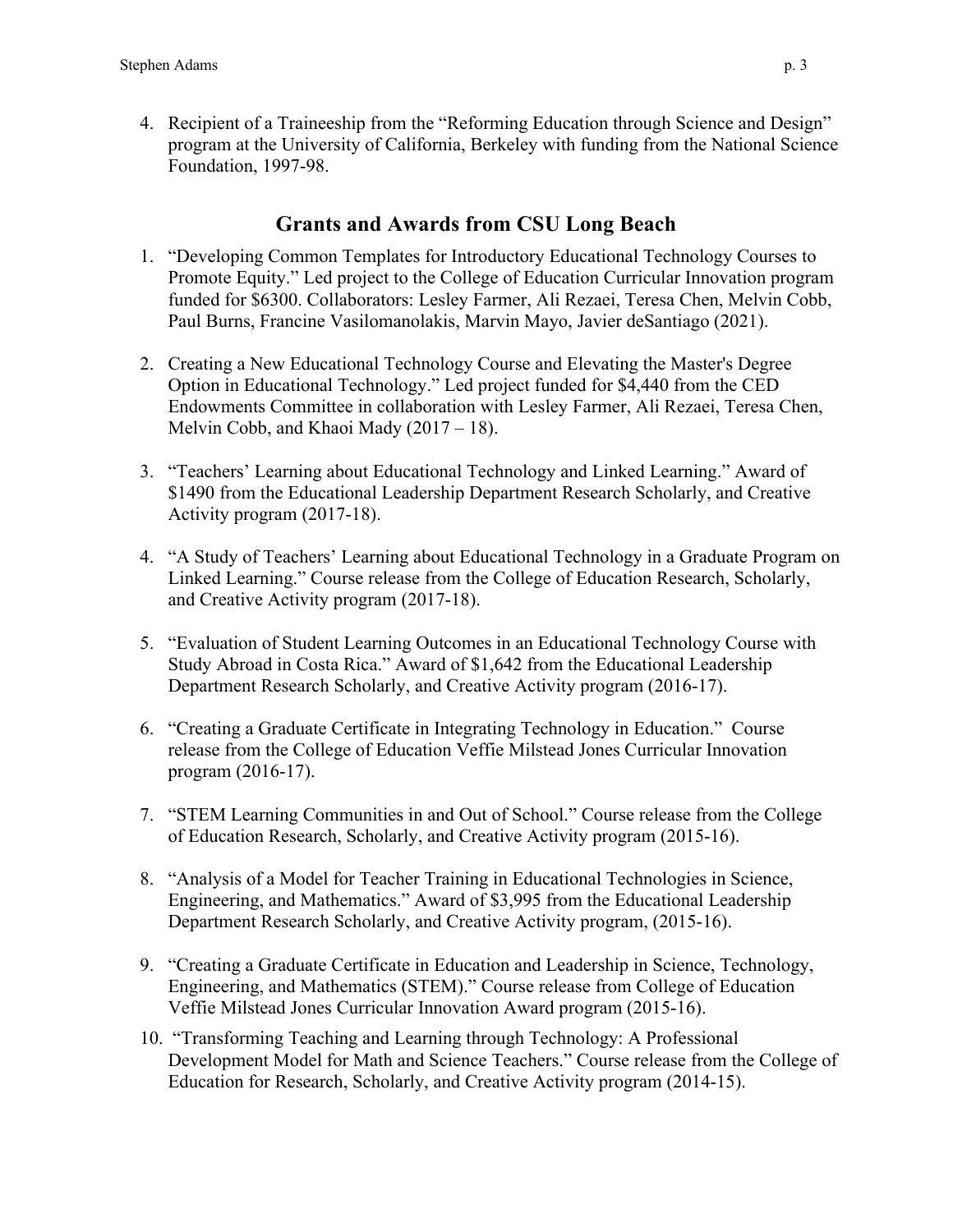- 11. "Creating a Study Abroad Option in Costa Rica for a Graduate Course in the College of Education." Grant of \$2,500 from the International Education Committee to develop a study-abroad course (2012-13).
- 12. "Educational Leadership in California and Costa Rica." Grant of \$1,500 from the International Education Committee to develop a collaborative curriculum project with Universidad Nacional, Costa Rica. Collaborator: Charles Slater (2011-12).
- 13. Assessing and Improving the Educational Technology Graduate Program." Grant of \$9,966 from the Assessment Committee. Collaborators: Teresa Chen, Ali Rezaei, and Jennifer Lamkins. Spring, 2004.
- 14. "Embedding Assessments into a Course for New Technology Requirements for Teachers." Grant of \$5,550 awarded by the Enhancing Educational Effectiveness program. Collaborator: Teresa Chen. Spring, 2002.
- 15. "Creating a New Option in Educational Technology for the Master of Arts in Education." Grant of \$8,150 from the Educational Innovation Award program. Collaborators: Teresa. Chen, Linda Larson, and Jennifer Lamkins. Summer, 2001.

# **Peer-Reviewed Publications**

- 1. Adams, S., Farmer, L. and Rojas, F. (2019). Introducing digital citizenship to high school teachers using activities with information technologies. Gibson, D.C. & Ochoa, M.N. (2019). *Research Highlights in Technology and Teacher Education 2019*: Association for the Advancement of Computing in Education (AACE).
- 2. Adams, S. & Rojas Ramirez, F. (2018). High school teachers' self-assessment of their TPACK after graduate coursework: A Mixed methods evaluation. In Liu, L. & Gibson, D. (Eds.), *Research Highlights in Technology and Teacher Education 2018*. Waynesville, NC: Association for the Advancement of Computing in Education (AACE)
- 3. Adams, S., Burns, P., & Martin-Hansen, L. (2018). Youth views of science and engineering in a program for preparing teachers to use educational technology in STEM education. *Contemporary Issues in Technology and Teacher Education, 18*(3). Retrieved from [https://www.citejournal.org/volume-18/issue-3-18/science/youth-views-of-science](https://www.citejournal.org/volume-18/issue-3-18/science/youth-views-of-science-and-engineering-in-a-program-for-preparing-teachers-to-use-educational-technology-in-stem-education)[and-engineering-in-a-program-for-preparing-teachers-to-use-educational-technology-in](https://www.citejournal.org/volume-18/issue-3-18/science/youth-views-of-science-and-engineering-in-a-program-for-preparing-teachers-to-use-educational-technology-in-stem-education)[stem-education](https://www.citejournal.org/volume-18/issue-3-18/science/youth-views-of-science-and-engineering-in-a-program-for-preparing-teachers-to-use-educational-technology-in-stem-education)
- 4. Adams, S. & Rojas Ramirez, F. (2017). Interviews of participants in a short-term study abroad program in Costa Rica regarding educational technology. In Liu, L. & Gibson, D. (Eds.), *Research Highlights in Technology and Teacher Education 2017* (pp. 177 - 185). Waynesville, NC: Association for the Advancement of Computing in Education (AACE).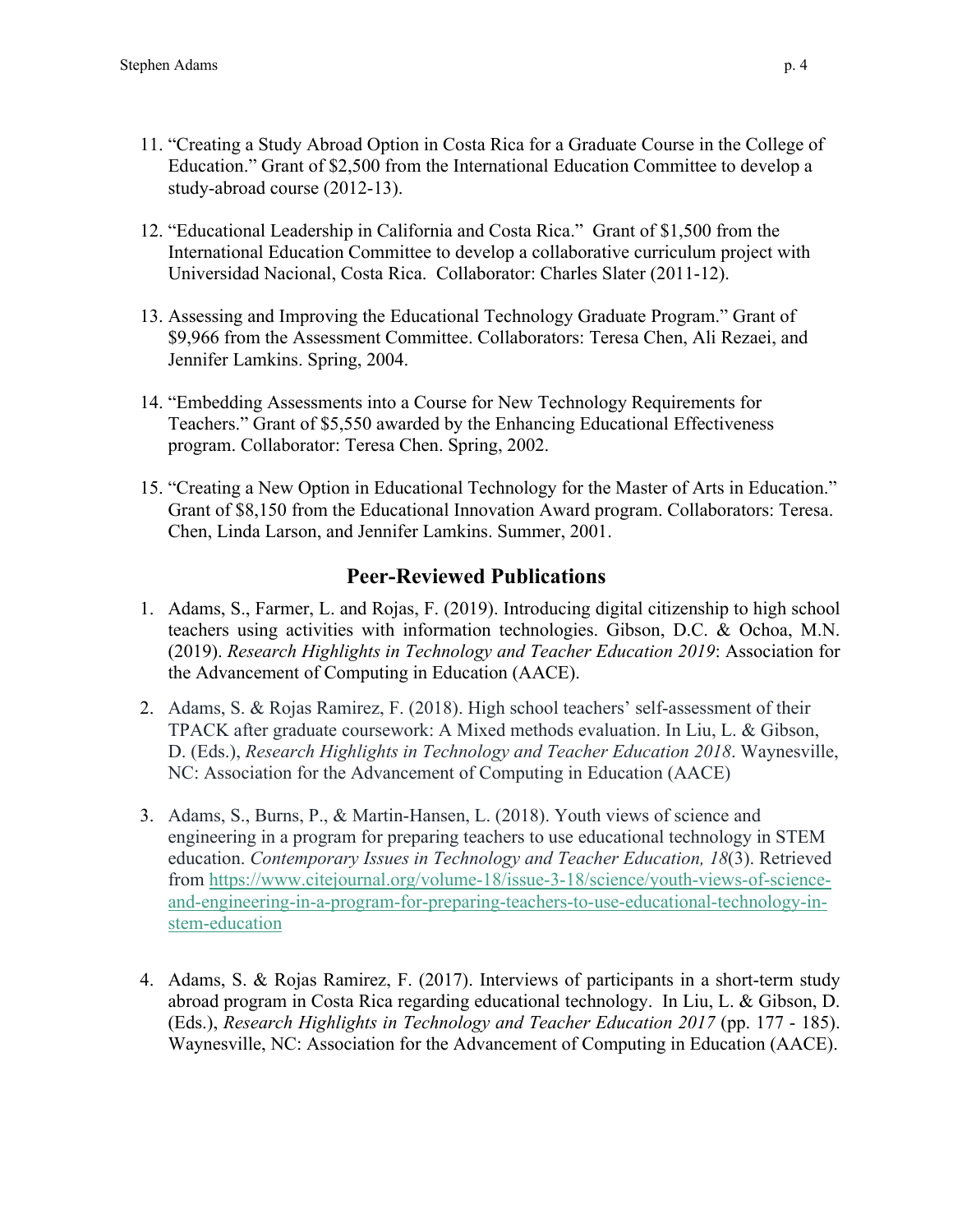- 5. Adams, S., Burns, P., & Martin-Hansen, L. (2017). Youth perceptions of science, technology, and engineering in workshops at a community organization. *Conexão Ciência <Science Connection*> *12* (2), 428-434.
- 6. Adams, S., & Rojas, F. (2017). Interviews of participants in a short-term study abroad program in Costa Rica regarding educational technology. *Proceedings of Society for Information Technology & Teacher Education International Conference 2017.* Chesapeake, VA: Association for the Advancement of Computing in Education (AACE).
- 7. Adams, S., & Bernal, E. (2016). Evaluating a program of teacher training in educational technology and STEM using two measures of TPACK. *Proceedings of Society for Information Technology & Teacher Education International Conference 2016.* Chesapeake, VA: Association for the Advancement of Computing in Education (AACE).
- 8. Fitzgerald, A., & Adams, S. (2016). Design and formative evaluation of an e-learning module for training teachers to integrate technology into teaching. *Proceedings of Society for Information Technology & Teacher Education International Conference 2016.* Chesapeake, VA: Association for the Advancement of Computing in Education (AACE).
- 9. Adams, S., Bernal, E., Cole-Jackson, M., & Martin-Hansen, L. (2015). Training teachers to use educational technologies in STEM using field experience at a community-based organization. In D. Slykhuis & G. Marks (Eds.), *Proceedings of Society for Information Technology & Teacher Education International Conference 2015* (pp. 3021-3025). Chesapeake, VA: Association for the Advancement of Computing in Education (AACE).
- 10. Adams, S. (2013). A field test of a model for training teachers to use technology in mathematics and science teaching [abstract]. In *Edulearn 13 Proceedings: The 5th Annual International Conference on Education and New Learning Technologies* (p. 1069). International Academy of Technology, Education, and Development: Barcelona, Spain.
- 11. Adams, S. Murillo, S; Rojas, F., & Slater, C. (2012). Using technology to promote intercultural learning among three graduate classes in Costa Rica and California. *Proceedings of Society for Information Technology & Teacher Education International Conference 2012*. Chesapeake, VA: AACE.
- 12. Adams, S. (2011). Teachers´ understanding of systems thinking concepts in a course on educational technology leadership. In M. Koehler & P. Mishra (Eds.), *Proceedings of Society for Information Technology & Teacher Education International Conference 2011* (pp. 1743-1745). Chesapeake, VA: AACE.
- 13. Adams, S. (2010, May). Establishing K-12 Global partnerships via a graduate course in educational technology. *Proceedings of Global Learn Asia Pacific 2010*. Penang, Malaysia: AACE.
- 14. Adams, S. (2008). Service learning and global learning in a graduate course in educational technology. In C. Crawford et al. (Eds.), *Proceedings of Society for Information Technology and Teacher Education International Conference 2008* (pp. 2305-2307). Chesapeake, VA: AACE.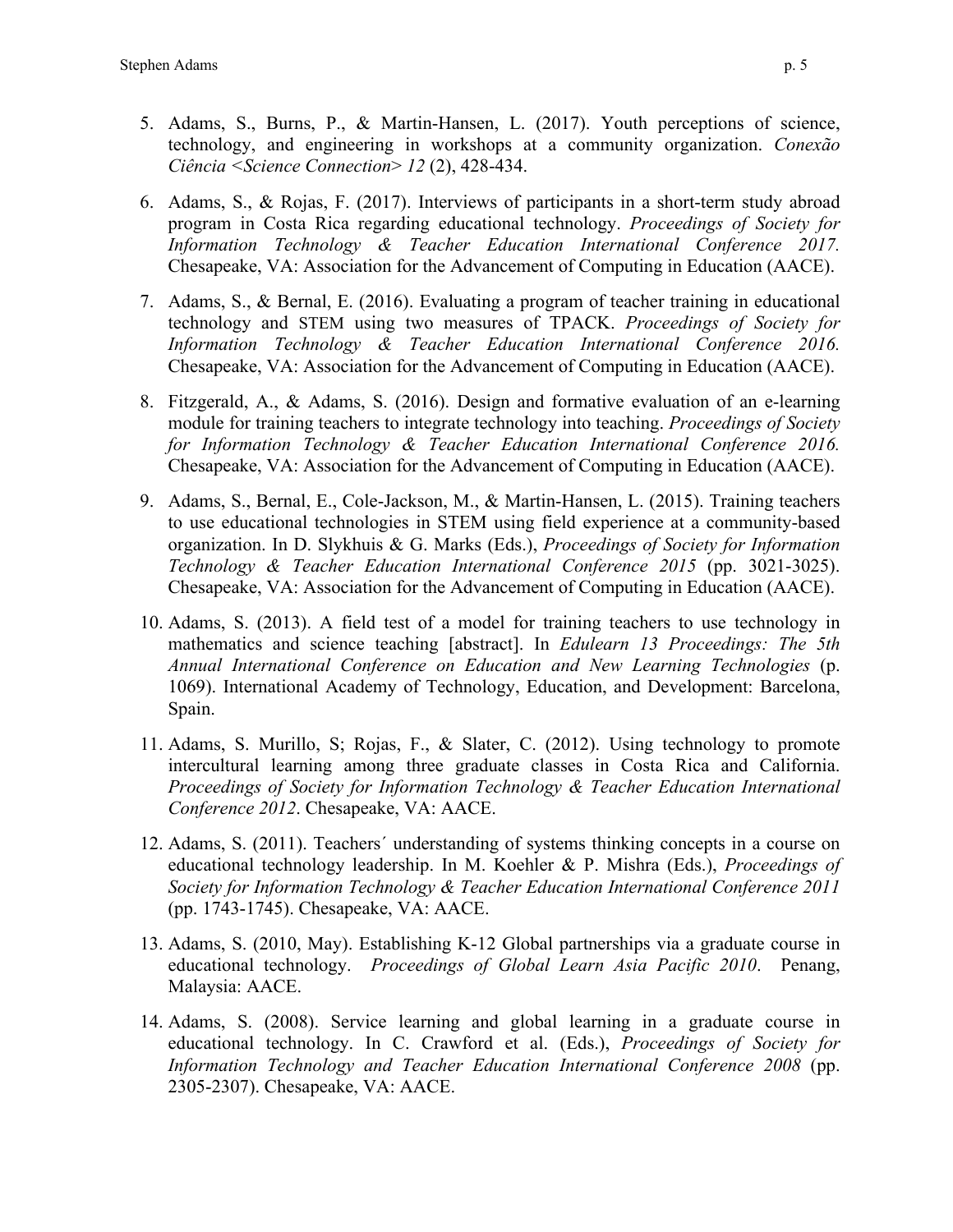- 15. Adams, S. (2005). A strategy for technology training as part of a Master's program conducted at a school site. *Journal of Technology and Teacher Education*, *13*(3), 493- 514. Norfolk, VA: AACE.
- 16. Adams, S. T. (2004). Commentary: Considerations in pedagogy and assessment in the use of computers to promote learning about scientific models. *Contemporary Issues in Technology and Teacher Education*, *4*(1).
- 17. Rezaei, A., Chen, T., & Adams, S. (2004). Review of four introductory textbooks on educational technology. *American Association for Computing in Education Journal*, *12*  (1).
- 18. Adams, S. (2003). Investigation of the "Convince Me" computer environment as a tool for critical argumentation about public policy issues. *Journal of Interactive Learning Environments*, *14* (3), 263-283.
- 19. Adams, S. (2002). Studies of how students and scientists evaluate scientific claims from the World Wide Web: A method for formulating goals for scientific literacy and critical information literacy. In Bizzo, N. et al. (Eds.) *International Organization for Science and Technology Education X Symposium Proceedings: Rethinking Science and Technology Education to Meet the Demands of Future Generations in a Changing World*. Sao Paulo, Brazil, ISBN 1-55195-029-4.
- 20. Adams, S. (2001). Views of the uncertainties of climate change: A comparison of high school students and specialists. *Canadian Journal of Environmental Education*, *6,* 58-76.
- 21. Adams, S. (1999). Critiquing claims about global warming from the World Wide Web: A comparison of high school students and specialists. *Bulletin of Science, Technology, & Society*, *19*(6), 539-543.
- 22. Adams, S. (1999). Views of policies affecting automobiles: A comparison of high school students and specialists. *Bulletin of Science, Technology, & Society, 19*(5), 372-380.
- 23. Adams, S., & diSessa, A. (1991). Learning by "Cheating": Students' inventive ways of using a Boxer motion microworld. *Journal of Mathematical Behavior, 10* (1), 79-90.
- 24. Tang, P., & Adams, S. (1988). Can computers think? Artificial intelligence and conceptual change. *International Journal of Intelligent Systems, 3*, 1-17.
- 25. Adams, S. (1987). Artificial intelligence, culture, and individual responsibility. *Technology in Society: An International Journal*, *8*, (4), 251-257.

### **Technical Reports and Web Sites**

1. Kisiel, J., Martin-Hansen, L., & Adams, S. (2017). Developing Effective and Engaging Practices in STEM Education: Supporting Learning via University-Community Collaborations. Unpublished evaluation report completed for the W.M. Keck Foundation Southern California Program.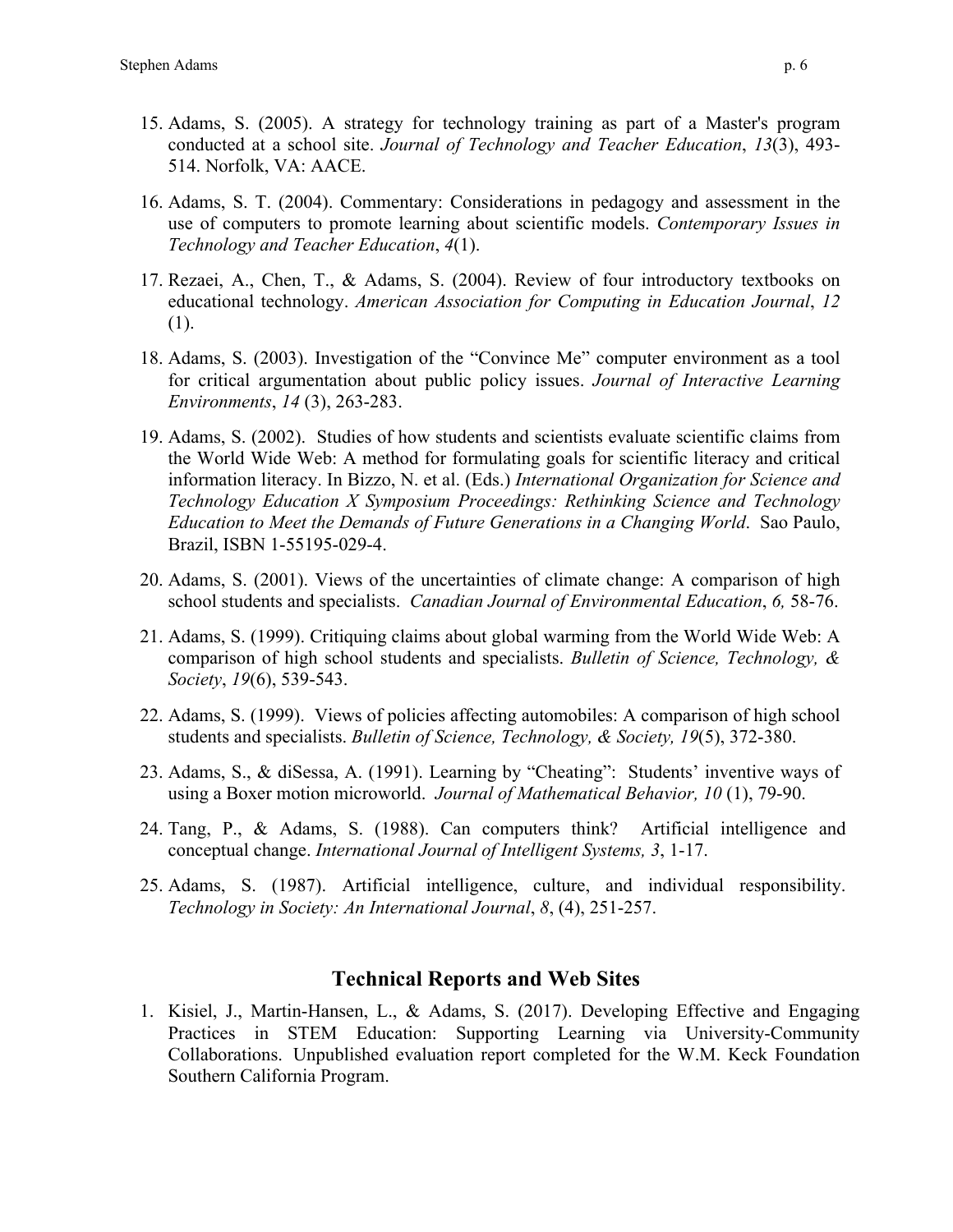- 2. Adams, S. (2016). Teachers, technology, and engineering. Retrieved from <http://edtechengineering.weebly.com/>
- 3. Adams, S. (2015). Teaching training in STEM and educational technology using field experience at a community-based organization: Report for CSU Digital Ambassador Program for STEM education, 2014-2015. Retrieved from<http://dacsulb.weebly.com/>
- 4. Bellamy, R., Grant, W., Cooper, E., Borovoy, R., and Adams, S. (1993). Media Fusion: A tool that supports learning through experience, reflection, and collaboration. Apple Classrooms of Tomorrow Technical Report #20. Apple Computer, Inc. Available: <http://images.apple.com/nl/images/pdf/acotlibrary/rpt20.pdf>
- 5. Adams, S. (1988). Children's knowledge of dinosaurs: Toward a framework for generative knowledge. Boxer Technical Report E-3, Graduate School of Education, U. C. Berkeley.

## **Presentations**

- 1. Adams, S., Farmer, L. and Rojas, F. (2019, March). Introducing digital citizenship to high school teachers using activities with information technologies. Presentation at the international meeting of the Society for Information Technology and Teacher Education, Las Vegas, NV.
- 2. Adams, S., Farmer, L., & Rojas, F. (2018, August). Introducing digital citizenship to high school teachers: Strategies and outcomes. Presentation at the biennial symposium of the International Organization for Science and Technology Education (IOSTE), Malmö, Sweden.
- 3. Adams, S., and Rojas, R. (2018, March). High school teachers' self-assessment of their TPACK after graduate coursework: A mixed methods evaluation. Presentation at the international meeting of the Society for Information Technology and Teacher Education, Arlington, VA.
- 4. Adams, S., Rojas, F., and Mayorga, G. (2018, February). How teachers are introducing 21st Century Skills in Linked Learning pathways. Presentation at the Linked Learning Convention 2018, Anaheim, CA.
- 5. Adams, S., Burns, P., and Martin-Hansen, L. (2017, June). Youth attitudes toward STEM and STEM professions following engineering workshops conducted by teachers. Poster presentation at the 2017 Convening of the Collaborative for the Advancement of Linked Learning. Long Beach, CA.
- 6. Adams, S., Chia, S., Mady, K. (2017, March). Study abroad in Costa Rica. Presentation at the CSULB College of Education Edweek. Long Beach, CA.
- 7. Adams, S., Gamache, S., Celis, M., Muraviov, A. (2017, March). Educational technology in engineering activities at a community organization. Presentation at the Computer Using Educators National Conference. Palm Springs, CA.
- 8. Adams, S. (2017, January). Panelist for the session, "A dialog on educational exchange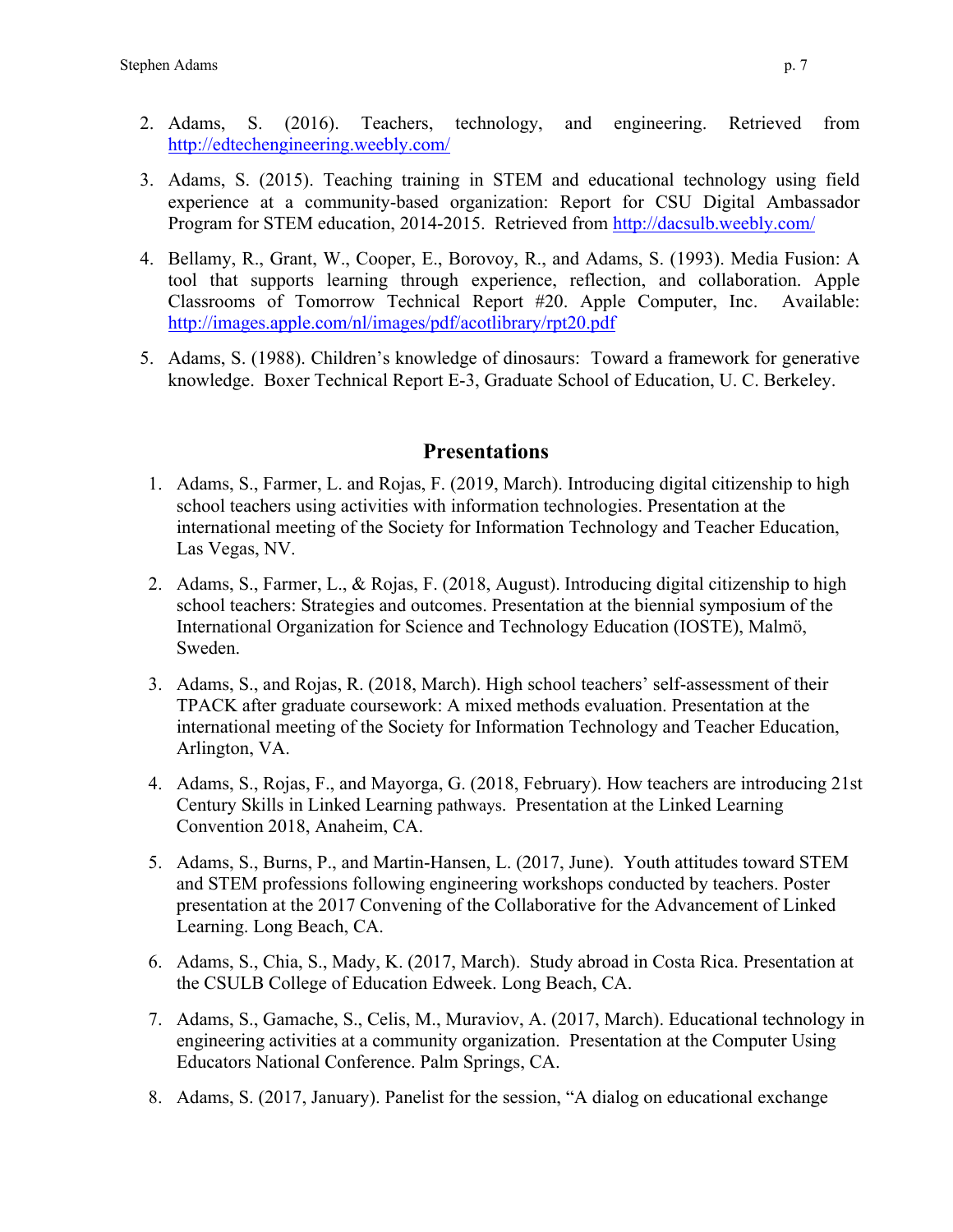between Mexico and the U.S." The 7<sup>th</sup> Annual Educational Leadership Symposium (Agents of Social Change: Inspire. Empower. Create). Long Beach, CA.

- 9. Adams, S. (2017, January). Robotics for youth at a community organization. Presentation at the session, "Hands-on Solutions-driven Classroom Breakthroughs: Connecting STEM Learning with Work-based Experience." Linked Learning Convention 2017, Oakland, CA.
- 10. Adams, S., Burns, P., Bernal, E., & Martin-Hansen, L. (2016, November). Student perceptions of STEM and attitudes toward STEM workshops at a youth organization. Poster presentation at the Annual Meeting of the National Research on Science Teaching Area Conference in the ASTE-Sponsored Session: Sharing Innovative Program Designs for Professional Development and Research in Science Education. Portland, OR.
- 11. Hsieh, B., Martinez, C., Rubio, R., Rogers, S., Golez, F., & Adams, S. (2016, October). Expanding partnerships to supported Linked Learning in teacher education. Poster presentation at the Fall 2016 Conference of the California Council on Teacher Education. San Diego, CA.
- 12. Adams, S., & Rodriguez, D. (2016, October). Engineering is Elementary + Robotics. Presentation at the 2016 California STEM Symposium, on a panel chaired by Joan Bissell and Jesse Lovejoy, "Experience the Excitement of Engineering Design!" Anaheim, CA.
- 13. Adams, S., Burns, P., & Martin-Hansen, L. (2016, July). Youth perceptions of science, technology, and engineering in workshops at a community organization. Paper presented at the International Organization for Science Technology and Education, Braga, Portugal.
- 14. Adams, S. (2016, May). Educational technologies, educational collaborations, and STEM. Presentation at CSU Long Beach to a delegation of faculty from Jiangsu University, China.
- 15. Adams, S., Burns, P., Bernal, E., & Martin-Hansen, L. (2016, April). Student perceptions of STEM and attitudes toward STEM workshops at a youth organization. Paper and poster presentation at the Annual Meeting of the National Association for Research in Science Teaching, Baltimore, MD.
- 16. Adams, S., Rojas Ramirez, F., Grenot-Scheyer, M., DeBiase, K., Rodriguez, M., & Nguyen, L. (2016, January). Global urban education: Study abroad collaborations between CSU Long Beach and Universidad Nacional, Costa Rica. Presentation at the  $6<sup>th</sup>$  Annual Leadership Symposium: Getting Serious About Urban Education. California State University, Long Beach, CA.
- 17. Adams, S., & Bernal, E. (2016, January). Developing teachers' knowledge of technology, pedagogy, and STEM content using field experience at a youth organization. Presentation at the 6th Annual Leadership Symposium: Getting Serious About Urban Education. California State University, Long Beach, CA.
- 18. Adams, S. (2015, October). Panelist for the presentation at the 2015 California STEM Symposium "Community Collaborations and Developing STEM Teachers: Lessons Learned." Chaired by J. Kisiel and E. Serrano.
- 19. Adams, S., & Bernal, E. (2015, October). *Engineering is Elementary* and teacher training at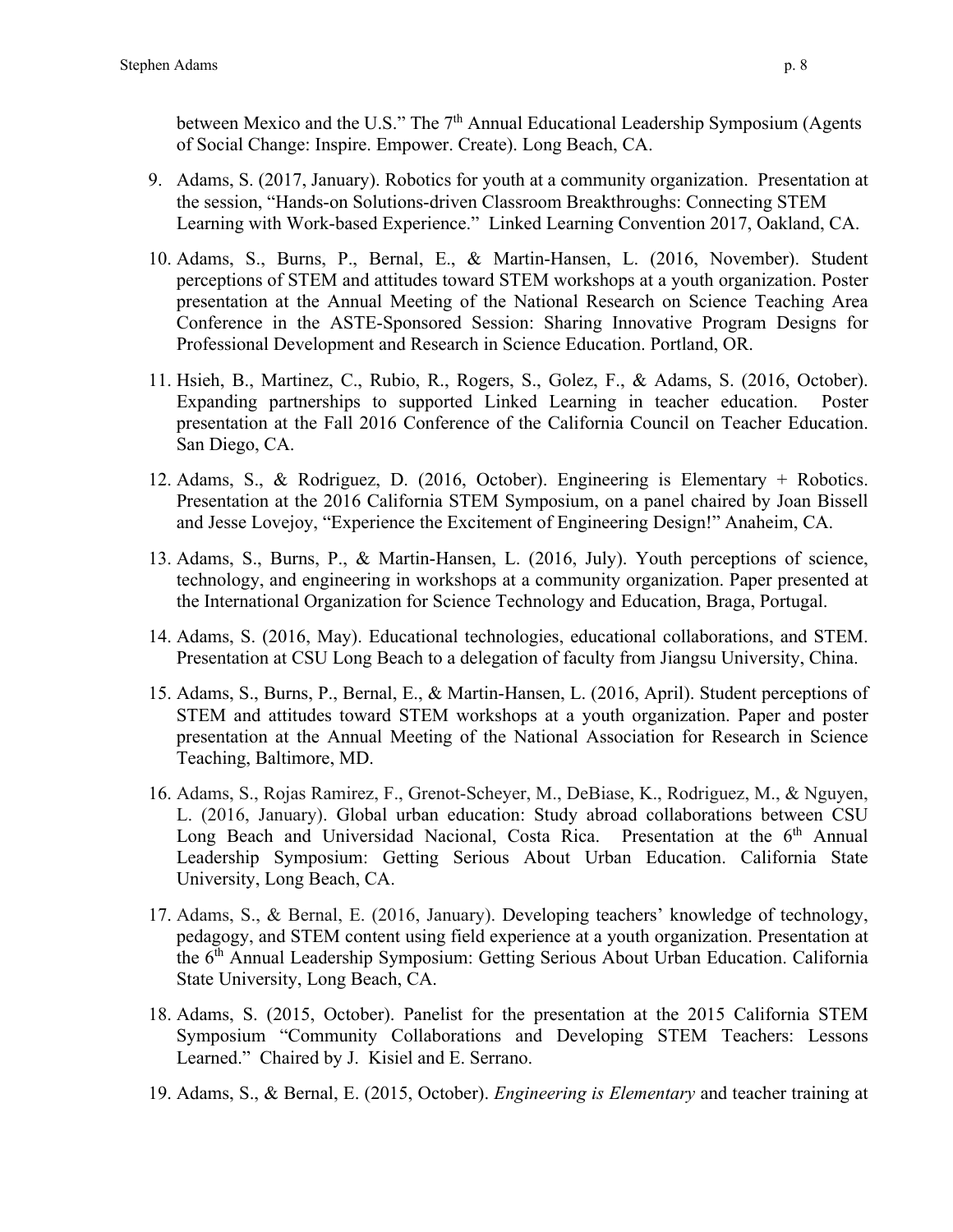a community organization. Presentation at the 2015 California STEM Symposium, Anaheim, CA.

- 20. Adams, S., & Rodriguez, D. (2015, October). Engineering education at the Boys & Girls Clubs of Long Beach. Presentation at the 2015 California STEM Symposium, on a panel chaired by Joan Bissell and Jesse Lovejoy, "Outside-In: Drivers of Highly Effective After School and Summer STEM Learning.*"* Anaheim, CA.
- 21. Adams, S., Bernal, E. V., Cole-Jackson, M., & Martin-Hansen, L. (2015, October). Evaluating a model for teacher development in educational technology and STEM that uses field experience at a community-based organization. Poster session presented at the Area Meeting of National Science Teachers Association, Reno, NV.
- 22. Adams, S (2015, July). Un modelo para el entrenamiento de maestros en ciencias, tecnología, ingeniería y matemáticas usando experiencias de campo en una organización comunitaria [A model for training teachers in science, technology, engineering, and mathematics using field experience at a community organization]. Presentation at the symposium, "El impacto de las TICs en Educacion [The Impact of Information and Communication Technologies in Education]" at the Centro de Investigación y Docenciaen Educación of the Universidad Nacional de Costa Rica.
- 23. Adams, S. (2015, June). Teaching and learning about STEM and information technologies: A collaboration between a university and a community-based organization. Presentation at the DML Café of the 2015 Digital Media and Learning Conference: Equity by Design, Los Angeles, CA.
- 24. Keller, J. Adams, S., Grant, M., & Ellis, M. (2015, March). Preparing elementary and secondary teachers to address the NGSS and engineering design principles. The 5th California STEM Summit: Unleashing Curiosity through STEM, Los Angeles, CA.
- 25. Adams, S., Cole-Jackson, M., & Bernal, E. (2015, April). A model for teaching and learning math, science and technology in informal settings. Presentation at the 18<sup>th</sup> Annual Continuums of Service Conference, Long Beach, California.
- 26. Adams, S. & Bernal, E.V. (2015, January). Training teachers to use educational technology in STEM implementation and training for STEM fields. Presentation at the 5th Annual Educational Leadership Symposium: Cultivating Scholar-Practitioners through Innovation and Action-Oriented Leadership. California State University, Long Beach, Long Beach, CA.
- 27. Adams, S. (2014, September). Collaborations between the Boys & Girls Club of Long Beach and CSU Long Beach for STEM instruction. Presentation to the Board of the Boys & Girls Clubs of Long Beach, Long Beach, CA.
- 28. Adams, S. (2014, June). Educational technologies for collaboration and global learning. Presentation at CSU Long Beach to a delegation of faculty from Hangzhou Normal University, China.
- 29. Adams, S. (2013, November). Using technology to foster teacher collaboration and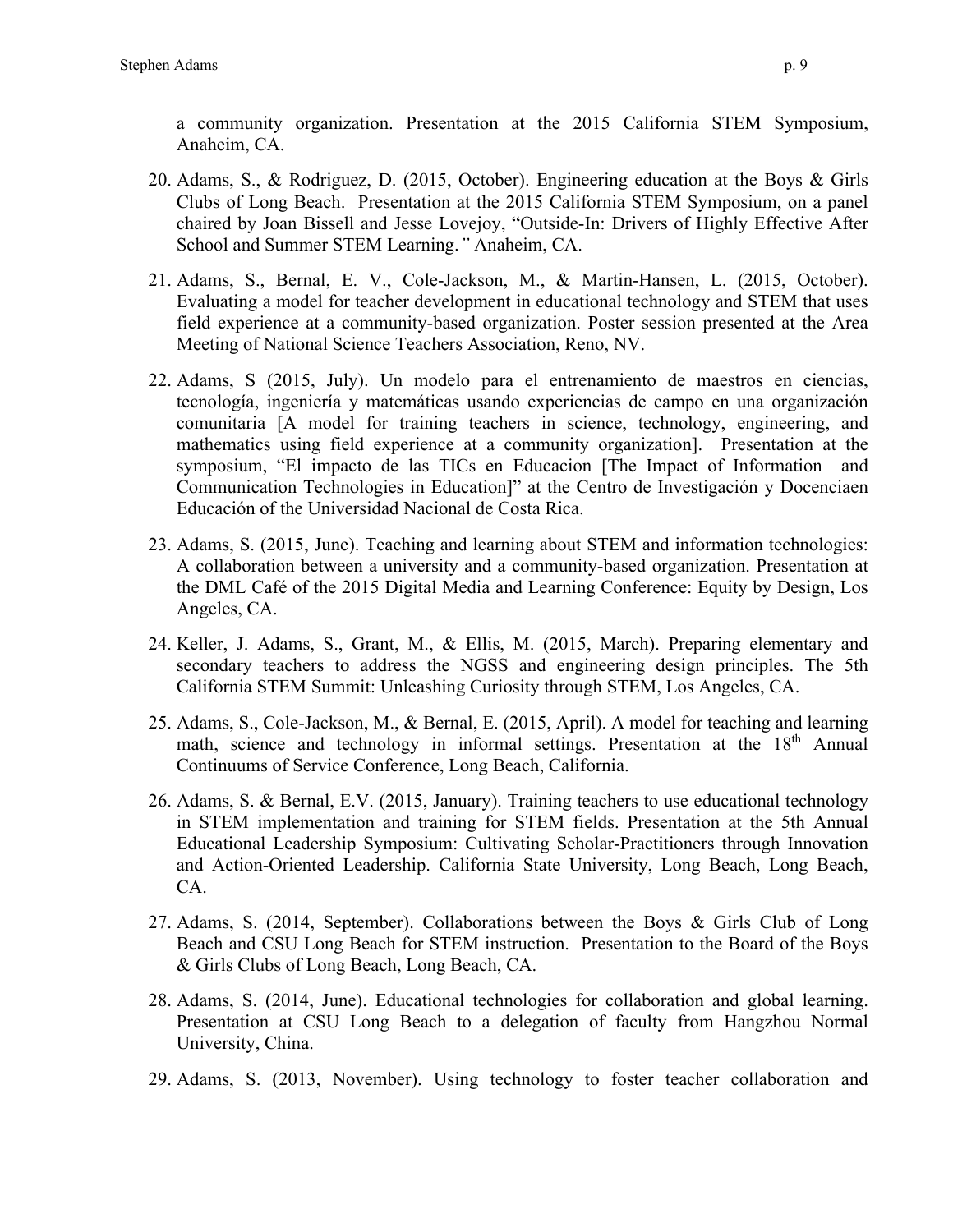innovation in STEM teaching. The California STEM Symposium, Sacramento, CA.

- 30. Adams, S. (2013, April). Transforming teaching and learning through technology: A professional development model for STEM Teachers. The 6th Annual International Symposium for Emerging Technologies for Online Learning, Las Vegas, NV.
- 31. Adams, S. (2012, October). Las TIC servicio del trabajo colaborativo [Using Information and Communications Technology in collaborative work]. Presentation at the conference, "Abrienda Puertas a una Educacion con Technologia." [Opening Doors to Education with Technology]. Sponsored by the Ministry of Education of Costa Rica.
- 32. Adams, S. (2012, June. Impacto del las tecnologías de la información y comunicaciones en la docencia universitaria. [The impact of information and communication technologies in university teaching]. Presentation at the Centro de Investigación y Docenciaen Educación of the Universidad Nacional de Costa Rica.
- 33. Adams, S. (2012, June). El futuro del las tecnologías de la información y comunicaciones en la docencia universitaria. [The future of information and communication technologies in university teaching]. Presentation at the Centro de Investigación y Docenciaen Educación of the Universidad Nacional de Costa Rica.
- 34. Adams, S., & Slater, C. (2011, October). Tecnología, aprendizaje global, y liderazgo [Technology, global learning, and leadership]. Featured presentation at the conference "Exchange of Educational Experiences ith the use of Technologies" sponsored by the Centro de Investigación y Docenciaen Educación, Universidad Nacional de Costa Rica.
- 35. Adams, S. (2011, July). Technology and learning internationally. (With Charles Slater, Leadership and technology in education.) Presentation via Elluminate to La Universidad Nacional de Costa Rica.
- 36. Adams, S. (2009, March). Initiating collaborative educational projects between local and international schools. TechEd 2009, the 14<sup>th</sup> Annual Technology in Education Conference and Exposition, in Ontario, CA.
- 37. Adams, S. (2009, March). Assessment of graduate student learning outcomes pertaining to global learning and cultural implications of technology. Poster presentation at the Annual Meeting of the Society for Information Technology and Teacher Education, Charleston, SC.
- 38. Adams, S. (2008, October). Fostering collaboration among local and international schools: Projects of CSULB graduate students in educational technology. Poster presentation at the annual retreat of the Academic Senate of California State University Long Beach.
- 39. Adams, S. (2007, February). Service and global learning in a graduate course in educational technology. The Second Annual California State University Conference on Community-Based Teaching and Research: Diversity in California.
- 40. Adams, S. (2004, March). A Strategy for technology training a part of a Master's program conducted at a school site. Presented at the annual meeting of the Society for Information Technology in Education, Atlanta, GA.
- 41. Golez, F., DuCharme, C., Heiss, B., Brown, D., Thicksten, M., Burnett, E., Adams, S.,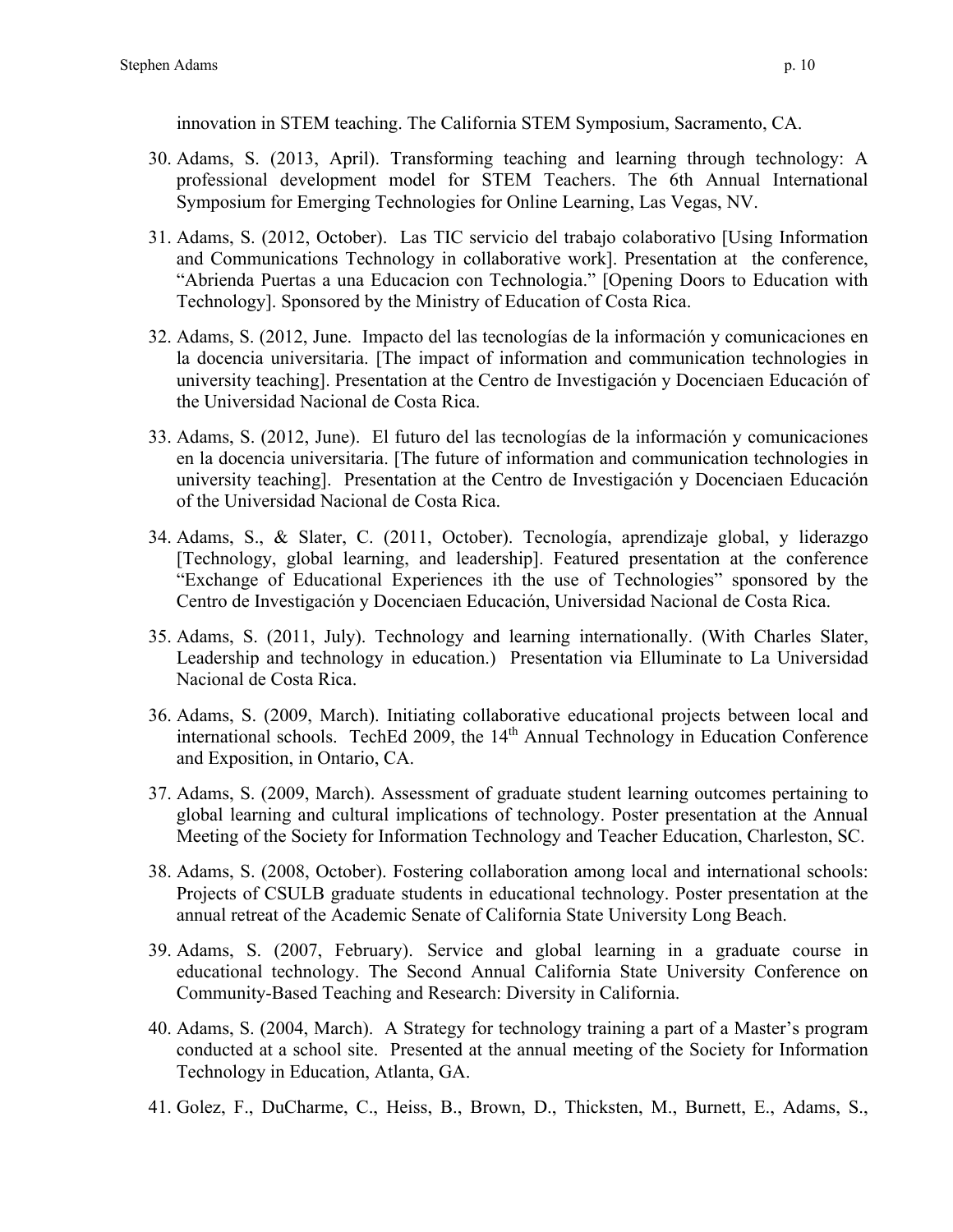Kaye, C., & Anderson, C. (2003, June). A successful professional development school collaboration between a college of education and an urban public school. Presented at the meeting of California K-16 Partnerships and Student Success, Long Beach, CA.

- 42. Golez, F., DuCharme, C., Thicksten, M., Symcox, L., Kaye, C., Adams, S., & Burnett, E. (2003, April). It's COOL-Discuss and learn more about a successful professional development school collaboration between the College of Education and Long Beach Unified. Presented at the College of Education, California State University Long Beach, Long Beach, California.
- 43. Adams, S. (2002, July). Educational technology: Using the *Convince Me* argument construction software to support policy reasoning. (Tecnologia educacional: Utilizando um software de construção de argumentos como suporte ao raciocinio.) Universidade Federal de Pernambuco. Recife, Brazil.
- 44. Adams, S. (2002, April). Use of a computer environment to analyze the coherence of argumentation about policies proposed to ameliorate global warming. Paper presented at the annual conference of the American Educational Research Association (Session 50.34: Thinking, Problem Solving, and Argumentation in Technology Environments). New Orleans, Louisiana.
- 45. Adams, S. (2002, February). Formulating goals for scientific and information literacy: Case study of students' and specialists' evaluation of a news report concerning computer models of climate change. The Annual Meeting of the National Association for Science, Technology and Society. Baltimore, Maryland.
- 46. Adams, S. (2001, March). For a lay person, what is thoughtful thinking about policies to ameliorate climate change? The Annual Meeting of the National Association for Science, Technology and Society. Baltimore, Maryland.
- 47. Adams, S. (2000, March). Views of high school students about the science and uncertainties of climate change. The Annual Meeting of the National Association for Science, Technology and Society. Baltimore, Maryland.
- 48. Ranney, M., Adams, S., Siegel, M., & Brem, S. (1999, April). Reasoning about the environment: prototypical cases and their educational implications. The Fifth Conference on Environmental Education, Zurich.
- 49. Adams, S. (1999, March). How high school students and specialists critique media articles about global warming. The Annual Meeting of the National Association for Science, Technology and Society. Baltimore, Maryland.
- 50. Adams, S. (1999, March). How high school students and specialists evaluate policies affecting automobiles. The Annual Meeting of the National Association for Science, Technology and Society. Baltimore, Maryland.
- 51. Adams, S. (1999, July). Climate change and scientific literacy: Critiquing claims from the World Wide Web. Presented at the conference, Science and Social Responsibility in the New Millennium (international conference sponsored by Student Pugwash USA), San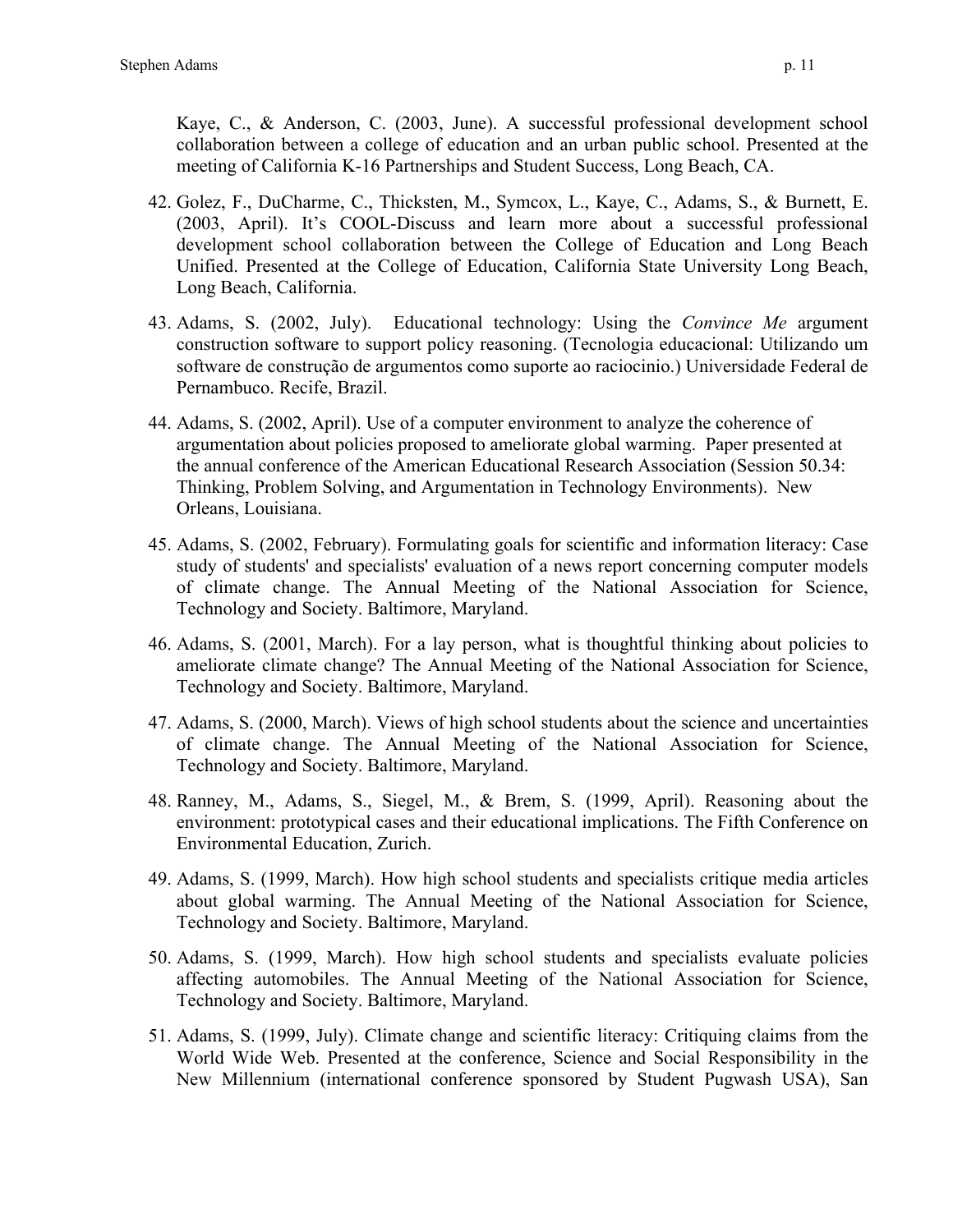Diego, California.

- 52. Adams, S. (1997, August). Critiquing media articles about global warming. Conference of the North American Association for Environmental Education. Vancouver, B.C., Canada.
- 53. Ranney, M., Kaiser, F., Shimoda, T., & Adams, S. (1997, May). Explanatory coherence in reasoning about the environment. The 28th Conference of the Environmental Design Research Association, Montreal, Canada.
- 54. Adams, S. (1993, February). Participant in invitation-only conference. National Science Foundation Planning Conference: Setting a Research and Planning Agenda for Computer Modeling in the Pre-College Curriculum. Cambridge, MA.
- 55. Adams, S. (1994, February). Participant in invitation-only conference. National Science Foundation Planning Conference: Setting a Research and Planning Agenda for Computer Modeling in the Pre-College Curriculum. Participant in invitation-only conference. Cambridge, MA.
- 56. Adams, S. (1991, August). Extending literacy with computers: Visions based on the Boxer Computer Environment. Presented at the sixth meeting of the International Organization for Science and Technology Education (IOSTE), Palm Springs, California.
- 57. Adams, S. (1991, May). Learning science with Boxer: Design and collaboration with computational representations. Presented at the Ontario Institute for Studies in Education (OISE).
- 58. Adams, S. (1991, May). Boxer: A computational medium for education. Presented at the joint meeting of the 8th International Conference on Technology and Education and the 12th Conference of the Educational Computing Organization of Ontario. Toronto, Canada.
- 59. Adams, S. (1991, April). Learning about velocity using a numeric computational representation. Presented at the 1991 meeting of the American Educational Research Association.
- 60. Adams, S. (1991, January). Workshop on Boxer. Conducted for the Technical Education Research Centers (TERC), Cambridge, MA.
- 61. Ploger, D., Sherin, B., & Adams, S. (1991, April). Boxer. Presented at the session, "Demonstrations of technologies used in research on learning and instruction" at the 1991 meeting of the American Educational Research Association.
- 62. Adams, S. (1990, October). NUMBER-SPEED: A microworld for learning about velocity and acceleration in one dimension. Presented at the Institute of Education, University of London, U.K.
- 63. Adams, S. (1990, September). Computers and the reform of science education in the United States. Paper presented at the Second International Student / Young Pugwash Conference, Leningrad, USSR. Available from the Pugwash Conferences on Science and World Affairs, Geneva Office, 11A aveneu de la Paix, CH-1202, Geneva, Switzerland.
- 64. Adams, S. (1990, July). The NATO Advanced Study Institute on Instructional Computing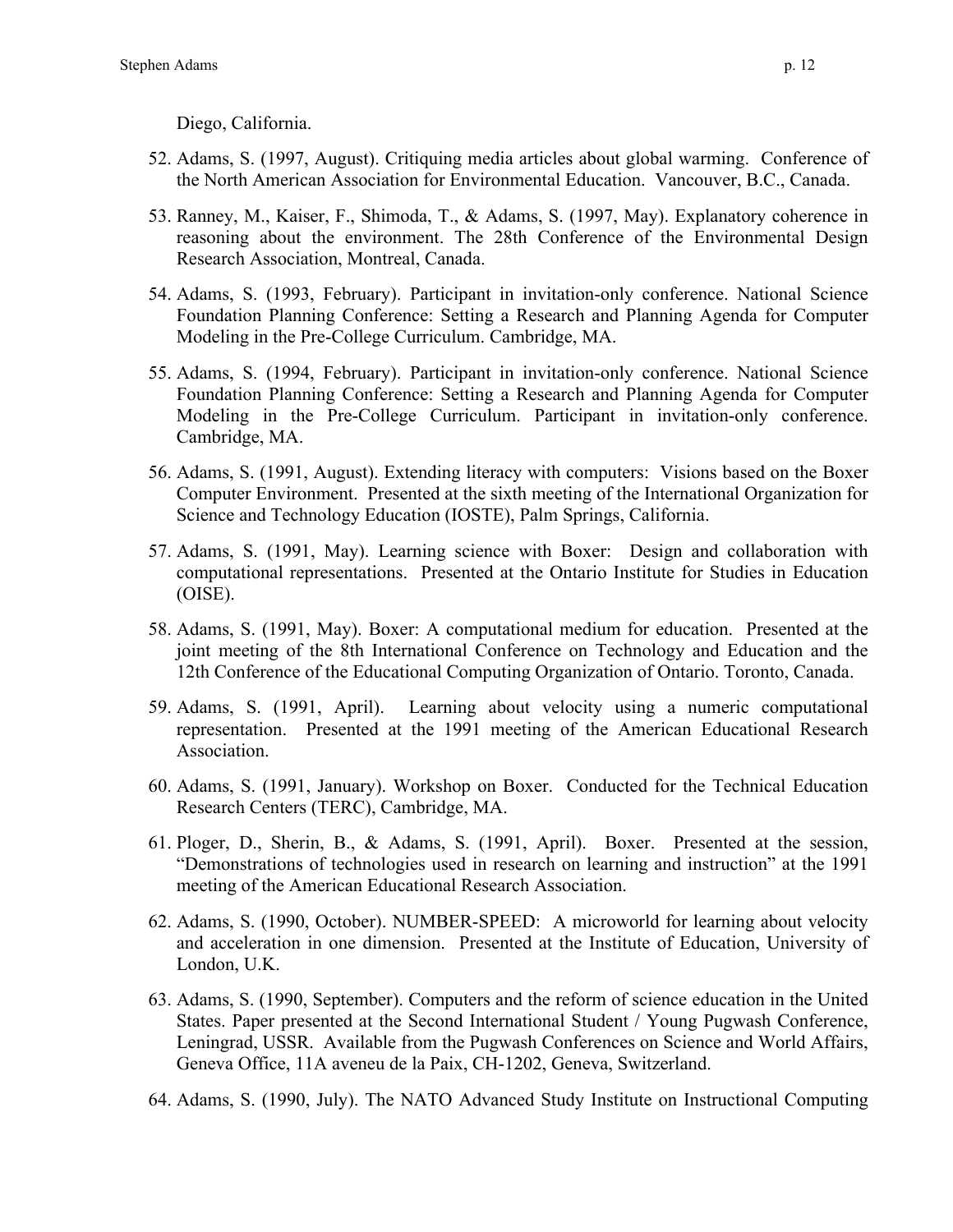Systems. Participant in invitation-only conference. Calgary, Canada.

- 65. Adams, S. (1989, August). Learning about velocity using knowledge about numbers. Presented at the Institute for Research on Learning (IRL), Palo Alto, California.
- 66. Adams, S. (1989, April). Developing databases and knowledge spaces with Boxer: An illustration based on dinosaur knowledge. Paper presented at the annual conference of the American Educational Research Association, San Francisco. Paper available as Boxer Technical Report G-4, Graduate School of Education, U. C. Berkeley.
- 67. Adams, S. (1987, March). Reply to Dr. Paul Churchland's "Cognitive processes in neurocomputers." Presented at the Symposium on Artificial Intelligence, Philosophy Students' Association, California State University, Long Beach.
- 68. Adams, S. (1987, March). Reply to Dr. Moshe Rubinstein's "Human problem solving in the age of computers using expert systems and artificial intelligence."Presented at the Distinguished Scholar Lecture Series on Artificial Intelligence, Robotics, and Human Reasoning, School of Engineering, California State University, Long Beach.
- 69. Adams, S. (1987, March). A practical view of expert systems. Symposium on Artificial Intelligence, Philosophy Students' Association, California State University, Long Beach.

# **Advising Doctoral Dissertations (CSU Long Beach)**

Rojas, F. (2018). Analysis of 21st century skills in a graduate program for educators concerning linked learning (Order No. 10931257). Available from Dissertations & Theses @ California State University, Long Beach; ProQuest Dissertations & Theses A&I; ProQuest Dissertations & Theses Global: The Humanities and Social Sciences Collection. (2128050958). Other committee members were Charles Slater (chair) and Betina Hsieh.

Bernal, E. V. (2016). A case study of a program for university STEM faculty to redesign courses using technology (Order No. 10124791). Available from Dissertations & Theses @ California State University, Long Beach; ProQuest Dissertations & Theses A&I; ProQuest Dissertations & Theses Global: The Humanities and Social Sciences Collection. Other committee members were Lesley Farmer (chair) and Gerry Hanley.

# **Advising Master's Theses and Projects (CSU Long Beach)**

Chair for M.A. project for Andrew Fitzgerald (2015), "Supporting Teachers' Integration of Technology with e-Learning." Other committee members were Lesley Farmer and Vanitha Chandrasekhar.

Chair for M.A. project of Adam Kelley (2011), "Designing an e-Book for a Fifth-grade Classroom." Other committee members were Ali Rezaei and Audrey Jeans.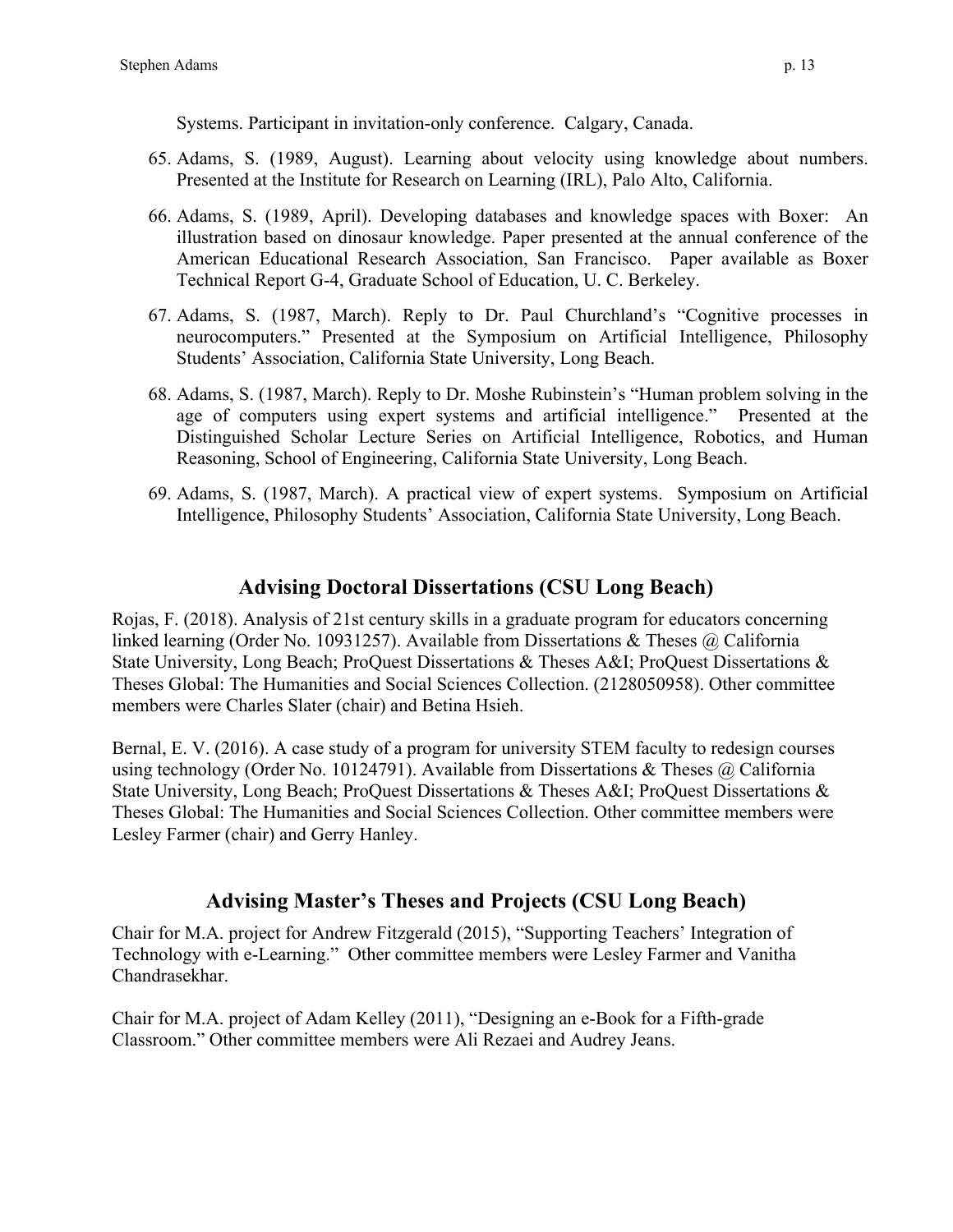Chair for M.A. project of Andrew Lunt (2005). "Interactivity, Engagement and Learning: A Comparison of the Educational Effectiveness of Two Instructional Programs with Varying Levels of Interactivity." Other committee members were Teresa Chen and Dorte Christjansen.

Thesis Director for M.A project for Barry Bieda (2000). "Web-based Lesson Plans and Resources about Feudal and Modern Japan." Other committee members were Lesley Farmer (chair), Thomas Strybel, and Michael Mahoney.

## **Service to CSU Long Beach and the CSU System**

### **CSU Committees**

Representative of CSU Long Beach to the CSU Digital Ambassadors Committee, Fall, 2012 – Spring, 2017. The group addressed strategies for teacher preparation in educational technology and STEM.

California State University Association for State Technology Using Teacher Educators (ASTUTE), 1998 – 2005.

### **CSULB University Committees**

Faculty Advisory Committee on Technology, Fall, 2014 - Spring, 2016; Fall 2021 – present.

Academic Appeals Committee, 2008 - 2013. Chair, 2010 - Spring, 2013.

International Education Committee. Fall, 2011 – Spring, 2012; Fall 2021 – present.

## **CSULB College of Education (CED) Committees**

CED Graduate Committee, 2003 – 2006, 2007 – 2008, 2012 – present.

CED Thesis and Project Guidelines Revision Committee, Fall, 2018 – Spring, 2019.

Faculty Council RTP Policy Committee, Fall, 2016 – Spring, 2018.

CED Retention, Tenure and Promotion Committee, Fall, 2014 - 2018. Chair, Fall 2015 – Spring, 2018.

CED Professional Review Committee, Fall, 2007 – Spring, 2009. Chair, Fall, 2008 – Spring, 2009.

CED Curriculum Committee, Fall, 2014.

Faculty Council, Fall, 2002 – Fall, 2006. Chair, Fall, 2004 - Fall, 2006.